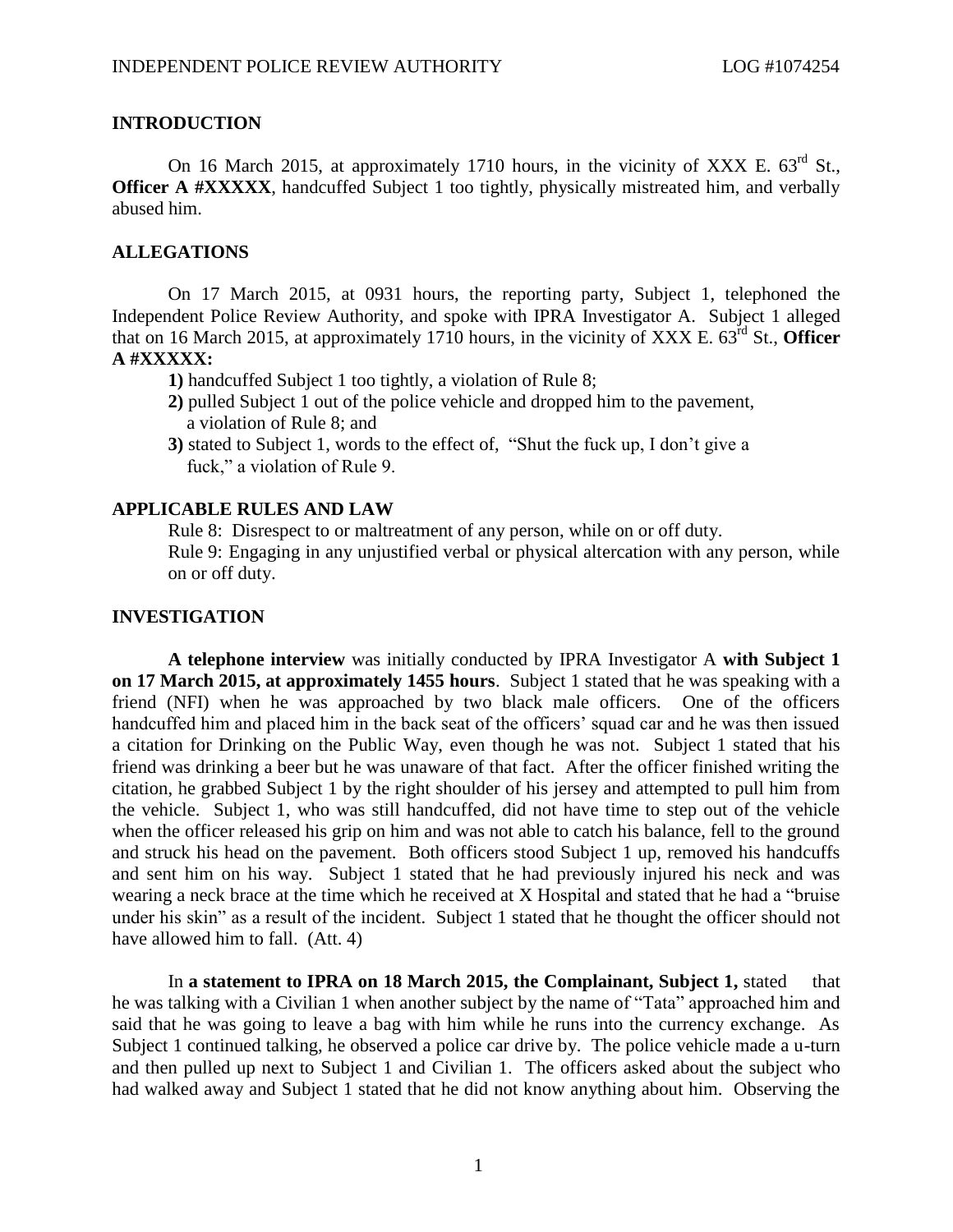bag on the ground which contained a sandwich and a partially opened bottle of beer, the officers decided to give Subject 1 the bag. Subject 1 told the officers that he just came from the hospital and offered to give them his paperwork. Subject 1 was handcuffed and instructed to crawl into the back of their police vehicle at which time Subject 1 stated he had a back problem and multiple spinal injuries and wore a neck brace. Subject 1 entered the police vehicle and sat behind the driver with his feet pointed towards the rear passenger and his back against the rear driver's side door. Both officers also entered the vehicle. After the driver officer, now known as Officer A, finished writing the citation for drinking, he exited and opened the back door and pulled Subject 1 out by grabbing his clothing. By the time the passenger officer, now known as Officer B, got around to the driver's side, Officer A let Subject 1 go and he fell to the ground. Subject 1 struck his head on the pavement. Subject 1 described the fall as his head hitting the pavement first, and then the rest of his body followed through falling with his body lying near the side of the police vehicle. Both officers pulled Subject 1's legs out of the car to help him get up. After Subject 1 was on his feet, he said that the handcuffs were too tight. Officer A stated, "Shut the fuck up, I don't give a fuck." Subject 1 was then un-handcuffed and released. Subject 1 stated that he was on the ground for approximately two or three minutes. Subject 1 stated that his wrists were swollen and he had a headache. Subject 1 sought medical treatment on 17 March 15, at X Hospital and was informed by hospital staff that he had a closed head injury and a sprained neck. (Atts. 6, 10)

**ANOV Citation #XXXXXXXXXX-XX** was given to Subject 1 for drinking from a 22 oz. bottle labeled Colt 45 malt liquor on the public way. (Att. 11)

Subject 1 also provided to IPRA a **letter** from his physician, Doctor 1, explaining the circumstances of an injury he sustained in 2002. Subject 1 has been under his doctor's care since he suffered multiple spinal injuries when approximately 850 lbs., of scaffolding fell on him. Subject 1 still has difficulty in walking more than one block, standing in a moving vehicle, using stairs, and sitting down or standing up in a moving vehicle. No substantial improvement is expected and this condition is permanent. (Att. 13)

**POD #1010** was obtained and viewed. The camera remained stationary during the viewing of this video. Citizens were observed walking and traffic was moving in both directions. There was no police activity observed while viewing this video. (Atts. 16- 17)

**Several attempts** were made to obtain any contact information regarding Subject 1's witnesses. Subject 1 informed the R/I that he would contact her after he obtained the information, but Subject 1 has not made any attempt to contact the R/I with additional witness information. (Atts. 15, 37)

**Attendance and Assignment sheets** obtained for the date of 16 Mar 2016, Unit XXX, 3<sup>rd</sup> Watch, reflect that Officers B #XXXXX and A #XXXXX, were assigned to Beat XXXX, Car #XXXX. (Att. 14)

**Medical Records** obtained from X Hospital regarding Subject 1 reflect that Subject 1 sought medical treatment on 17 March 2015, at 9:52 am and complained of neck pain. Subject 1 told hospital staff that he had fallen on a wet bathroom floor on 06 Mar 15, where he had, for a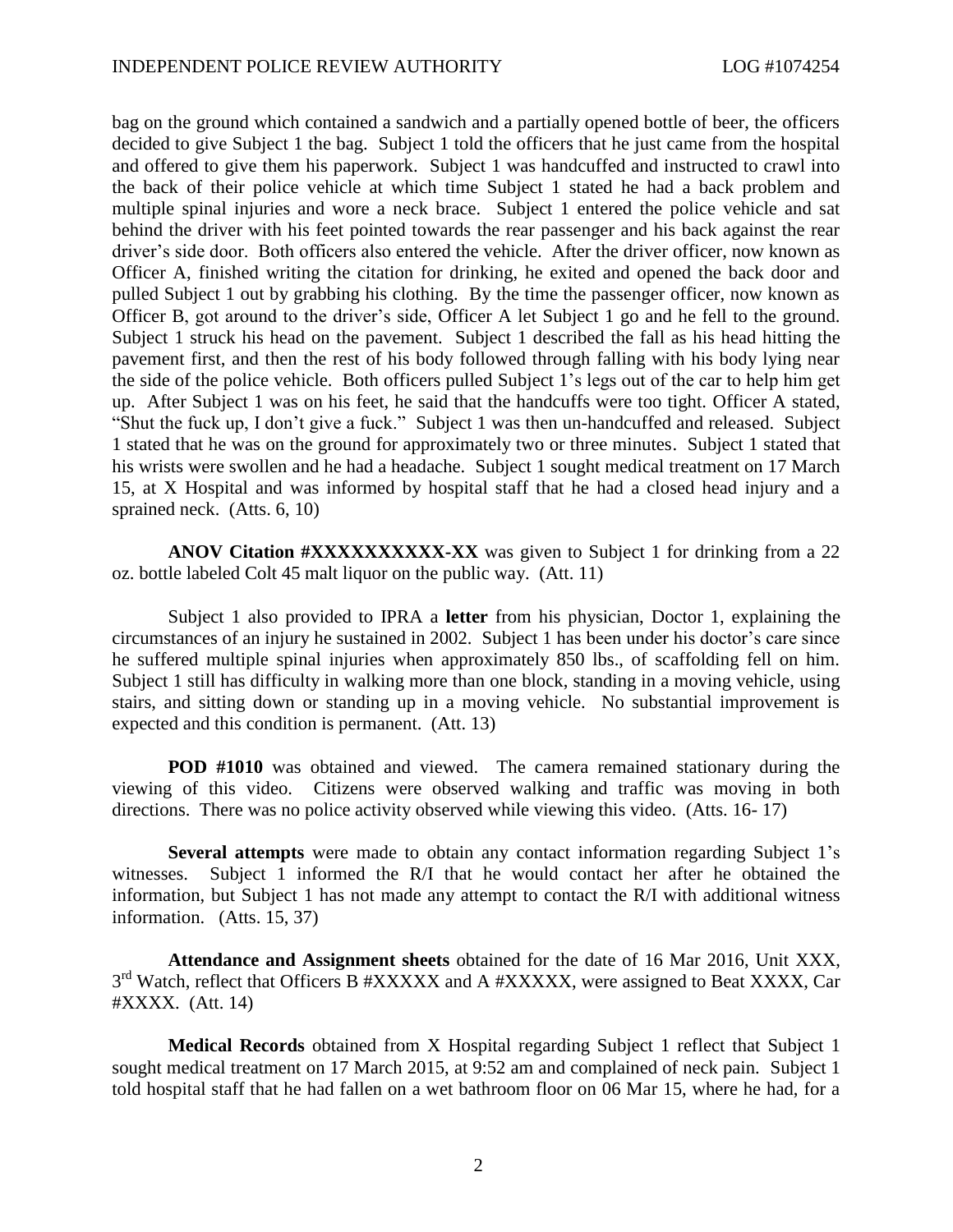few seconds, a loss of consciousness and neck pain which had progressively worsened. He had also been experiencing pain in the lower spine since the fall. Subject 1 also had a history of depression and back pain due to an injury he sustained in 2002. Subject 1 had X-rays taken, and a CT of the head and spine. The findings regarding the views of the head and spine did not indicate there was any compromise or fracture anywhere. Subject 1 was discharged from the hospital wearing a C-collar around his neck. No further instructions were documented.

On 17 March 2015, at 9:44 am, Subject 1 sough medical treatment again at X Hospital. Subject 1 complained of neck pain. Subject 1 told hospital staff that he was arrested last night and when he was getting out of the police car, he fell sideways hitting the left side of his head on the concrete. His vision went black and he "saw stars." Subject 1 had one episode of emesis (vomiting) after dinner last night and had dizziness this morning and still had neck pain and stiffness. Subject 1 was prescribed acetaminophen-codeine (Tylenol #3) and instructions to follow-up with primary care if needed. (Atts. 12, 19)

**In his statement to IPRA, Officer B** stated that on 16 March 2015, he was assigned to Beat XXXX, working with Officer A, and not able to recall if he was in uniform or not. According to the paperwork, Officer B stated that while on routine patrol in the vicinity of XXX E.  $63<sup>rd</sup>$  St., a black male subject was observed to be drinking on the public way. The subject is now identified as Subject 1. Officer B stated that he could only recall what was documented on the paperwork such as the event number and also the citation (ANOV) regarding the stop of Subject 1 and could not recall any additional information from memory. Officer B also stated that he could not recall the specifics of the stop involving Subject 1 because they frequent that specific vicinity throughout the year and they stop many people for drinking. Officer B was not able to recall who handcuffed Subject 1, what conversation was had with Subject 1, who placed Subject 1 into their police vehicle or who released Subject 1 from their vehicle. Officer B stated that he could not recall if he had any verbal or physical contact with Subject 1 during this incident. (Atts. 28-29, 31)

**In his statement to IPRA, Officer A** stated that on 16 March 2015, he was working with Officer B and assigned Beat XXXX. While driving in the vicinity of XXX East 63<sup>rd</sup> Street, they stopped and issued several ANOV citations to several subjects. The area of XXX East 63<sup>rd</sup> Street is a "hot spot" in the District and many people who frequent that area are either arrested or issued ANOV citations on a daily basis. The subjects are observed to be drinking on the public way, dealing in narcotics, or just loitering.

Officer A stated that when they stopped at that location, he observed a black male standing across the street talking with another black man, and one of them was drinking what Officer A believed to be an alcoholic beverage from a bottle which was in some sort of a bag. One of the black males is now known to be Subject 1, and the second black man's identity is unknown. According to Officer A, the second subject was told to leave the area. Officer A then approached and asked Subject 1 for his identification, recovered the bottle from him and found it to indeed be an alcoholic beverage, a 22 ounce bottle of Colt 45 Malt Liquor. Subject 1 was then handcuffed. During the stop, Subject 1 was very irate, belligerent, and cursing, and saying that he didn't like the police and didn't like being stopped by the police. Subject 1 was hollering and saying that someone gave him the bottle and it wasn't his. Officer B stood as the guard officer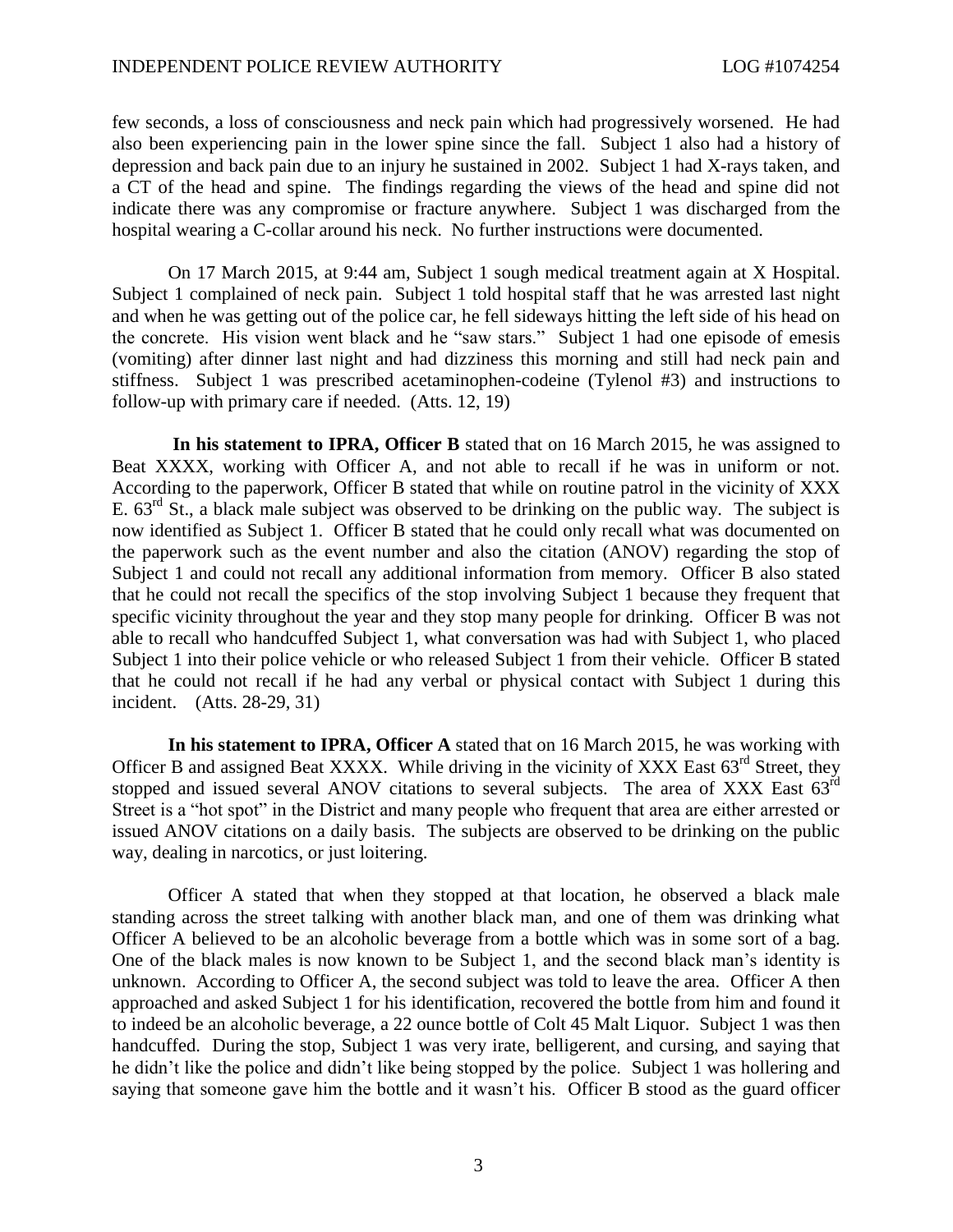and did not have any verbal contact with Subject 1. Officer A observed Subject 1 to be wearing a heavy coat and carrying a cane, but he did not observe him to be wearing a neck brace.

When Officer A instructed Subject 1 to enter the squad car, Subject 1 became argumentative and began cursing but Officer A could not recall exactly what was said. Subject 1 entered the squad car on the rear passenger side by placing one foot in and then proceeded with the rest of his body. Subject 1 mentioned something about his leg but Officer A was not able to recall what he said. Officer A told Subject 1 that if he was having problems getting in, he could sit the long way on the seat and stretch his legs out if it was better for him. Officer A stated that Subject 1 responded by cursing at him. Officer A entered the vehicle and Subject 1 continued to curse and say that he was going to complain against him. Officer A ran Subject 1's name and then completed an ANOV citation, exited the vehicle, opened the back door, and told Subject 1 to step out. Officer A observed Subject 1 to be sitting in an upright position and facing forward when the door was opened. After Subject 1 made several unsuccessful attempts to exit the vehicle, Officer A then asked Subject 1 if he needed assistance getting out of the vehicle. Subject 1 responded by stating, "I don't need your fucking help." Officer A stood back and watched Subject 1 place his left foot on the ground and attempt to get up on his feet to establish his balance, but he instead rolled out of the car onto the ground. Officer A further explained that as Subject 1 was trying to put his weight on his left foot, which was outside of the car, he tried to slide out but instead he rolled out of the vehicle onto the ground. Subject 1 fell to the ground with his left shoulder making contact with the ground and then his left side. Officer A did not observe Subject 1 strike his head on the pavement. As Subject 1 continued to curse, Officer A grabbed him by his shoulder, and his arm, and lifted him up to his feet. When Officer A asked Subject 1 if he was injured and needing medical attention, Subject 1 stated, "Fuck no, I don't want anything from you." Officer A un-handcuffed Subject 1 and had him sign the citation. He also handed it to him and gave him the empty beer bottle and told him to get rid of it at the nearest receptacle. Officer A stated that at no time did Subject 1 say he had any medical issues, or that the handcuffs were too tight and they should be loosened.

Officer A stated that he did not recall having any contact with another subject by the name of Civilian 1 while on the scene on 16 March 15.

Officer A denied the allegations made against him. (Atts. 35, 36)

# **CONCLUSION**

The reporting investigator recommends that **Allegation #1** that Officer A handcuffed Subject 1 too tightly, be closed with a finding of **Not Sustained.** Officer A stated that after observing Subject 1 standing on the sidewalk and drinking an alcoholic beverage, he was handcuffed and instructed to enter the back seat of the police vehicle. Subject 1 did not sustain any injury to his wrists and never mentioned at any time that he was handcuffed too tightly nor did he complain of any injury. There were no witnesses identified or located. There is insufficient evidence or facts to corroborate or disprove this allegation.

The reporting investigator recommends that **Allegation #2** that Officer A pulled Subject 1 out of the police vehicle and dropped him to the pavement, be closed with a finding of **Not**